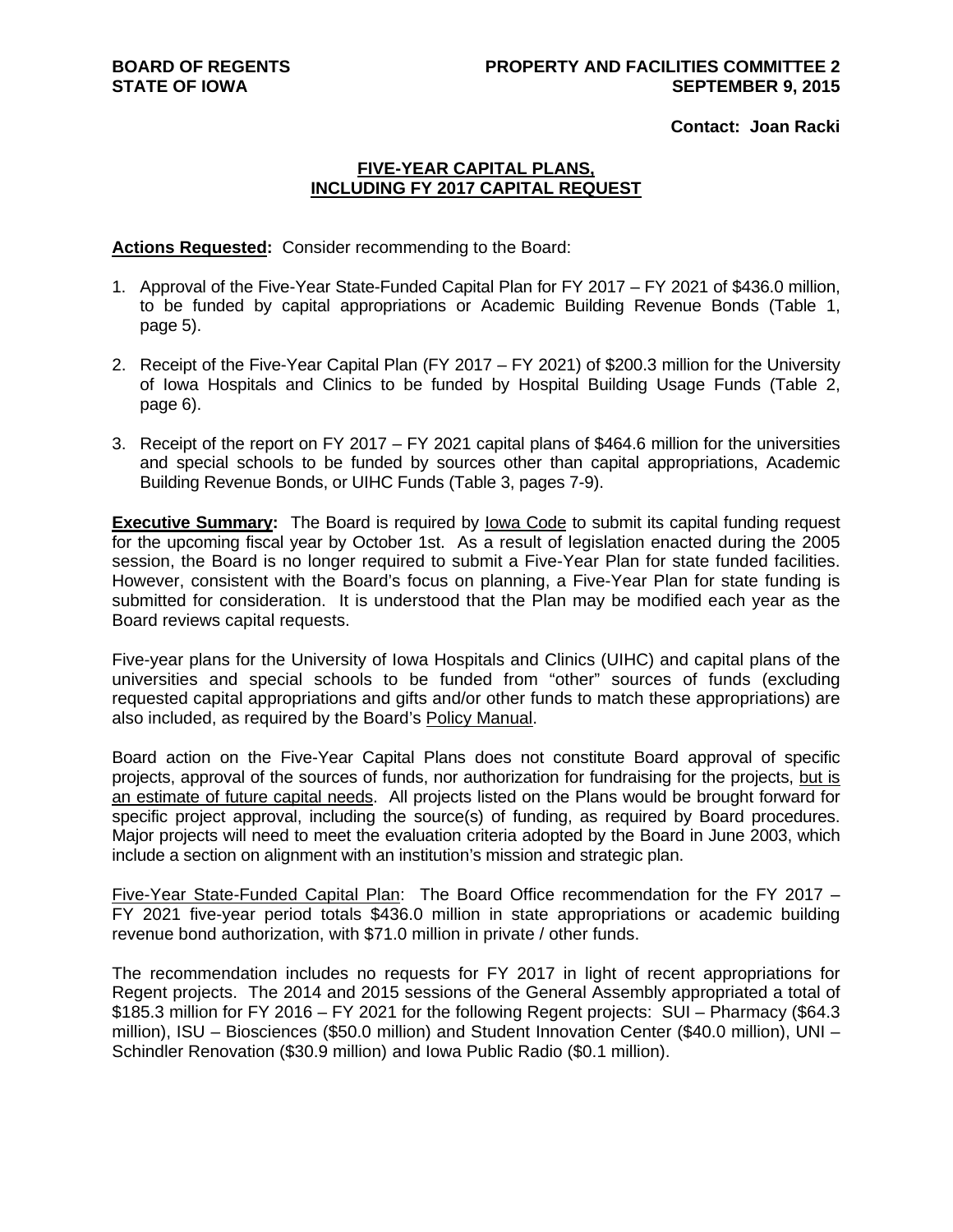The following summarizes the total appropriations by fiscal year:

| <b>Fiscal Year</b> | \$ millions |
|--------------------|-------------|
| 2016               | \$39.1      |
| 2017               | 65.4        |
| 2018               | 50.8        |
| 2019               | 10.0        |
| 2020               | 10.0        |
| 2021               | 10.0        |
| Total              | \$185.3     |

The recommendation for the out-years (FY 2018  $-$  FY 2021) includes funding for fire and environmental safety, correction of deferred maintenance, campus security, regulatory compliance, Iowa Public Radio, energy conservation and the highest priorities for the universities and the Iowa School for the Deaf including a number of major renovation projects to update and improve the learning and research infrastructure of the universities. (There is no project specific capital request for the Iowa Braille and Sight Saving School.) These projects are shown in Table 1 (page 5).

University of Iowa Hospitals and Clinics Five-Year Plan: The University of Iowa Hospitals and Clinics Five-Year Plan (FY 2017 - FY 2021) of capital projects, in the amount of \$200.3 million (see Table 2, pages 6), would be financed by patient-generated funding (building usage funds).

The plan focuses on remodeling/renovation/rehabilitation and includes multiple projects to provide electrical power enhancements, replace air handling units, refurbish elevators, replace roofs, renovate laboratories to accommodate new technology and convert inpatient rooms to singlebeds. The plan also includes expansion of pre and post-surgery patient facilities and clinical laboratory enhancements on level 6 of the Roy Carver Pavilion.

The projects for which approvals would be requested during the FY 2017 – FY 2021 period can be summarized by type, as follows:

|                                        | (\$Thousands) |
|----------------------------------------|---------------|
| Fire & Environmental Safety Resolution | \$ 4.875      |
| Remodeling/Renovation/Rehabilitation   | 195,433       |
| Total                                  | \$200,308     |

Other Funds: The institutional five-year plans (FY 2017 – FY 2021) to be financed from sources other than state-funded requests (and gifts and other funds to match these appropriations) or UIHC revenues total \$464.6 million. (see Table 3, pages 7-9) Included are projects for the residence, parking, utility and telecommunications systems.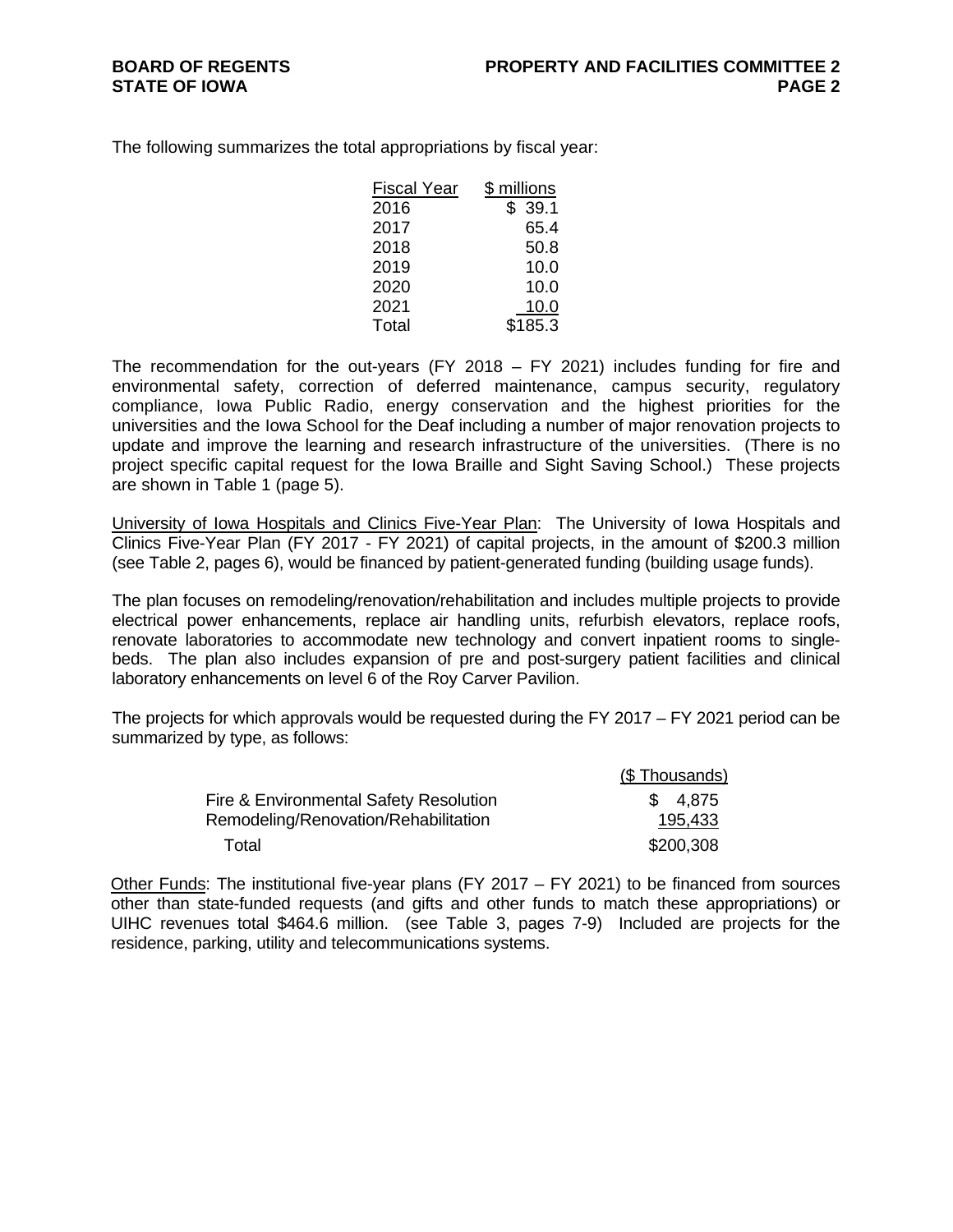Other fund sources include: operating budget building repair funds, income from treasurer's temporary investments, auxiliary service or enterprise bond funds (utility, telecommunications and residence systems), Iowa Department of Transportation institutional roads program, gifts and grants, and departmental renewal and replacement funds.

Amounts of other funds by institution and fiscal year (\$ thousands) are summarized below:

|            | FY 2017   | FY 2018  | FY 2019   | FY 2020  | FY 2021   | Total     |
|------------|-----------|----------|-----------|----------|-----------|-----------|
| SUI        | \$50.411  | \$30,221 | \$46.346  | \$35,577 | \$67.598  | \$230,153 |
| <b>ISU</b> | 40.168    | 28.569   | 48.729    | 17.219   | 5.244     | 139.929   |
| UNI        | 20,602    | 3.012    | 27.012    | 6.072    | 37.822    | 94.520    |
| Total      | \$111.181 | \$61.802 | \$122,087 | \$58,868 | \$110.664 | \$464,602 |

#### **Additional Information:**

Regent Facilities:Quality facilities are an integral part of the academic enterprise; they help ensure quality academic programs and the ability to attract and retain faculty and students. They are needed to compete for faculty, staff, and students, and improve the research productivity of the faculty.

Academic/research/administrative (general fund) facilities at the Regent institutions total approximately 18.0 million gross square feet of the total 38.1 million gross square feet of Regent enterprise facilities. The replacement value of all Regent facilities is estimated at \$17.2 billion, of which \$8.6 billion is the replacement value for academic/research/administrative facilities.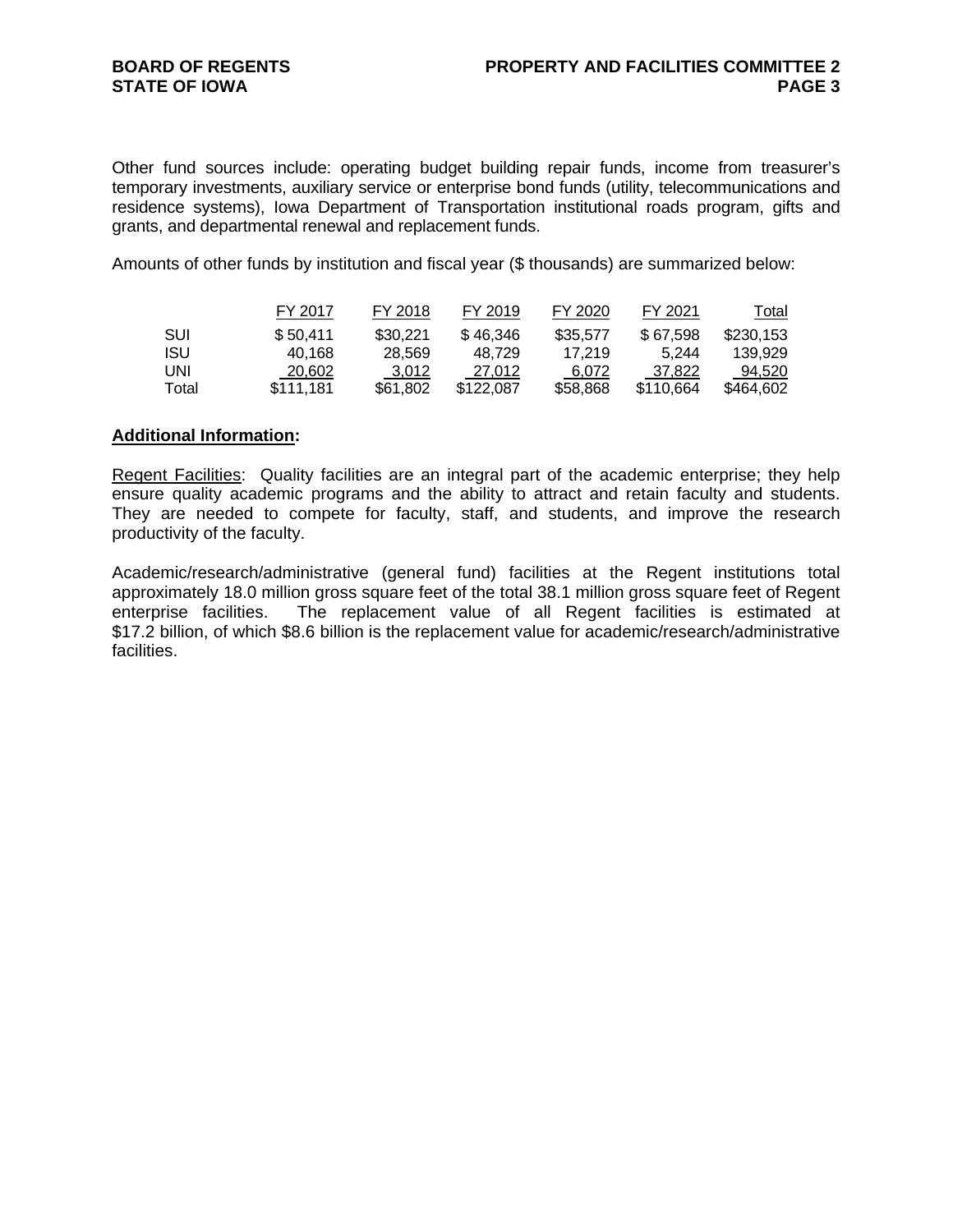Recent Capital Appropriations / Bonding Authorization: Between 1995 and 2004, state financing for Regent capital projects was provided by state appropriations from the Rebuild Iowa Infrastructure Fund and Tobacco Bond Proceeds. During the 2004 and 2007 legislative sessions, the Board received authorization for the sale of Academic Building Revenue Bonds; the total authorized amount was more than \$250 million in project costs. Tuition and fee revenues are used for debt service payments on these bonds. The tuition replacement appropriation from the State replaces that revenue. This funding mechanism used by the Regent universities is unique among state entities and is authorized under Iowa Code §262A.

In addition, more than \$100 million were appropriated during the 2006 and 2007 sessions for high priority capital projects. During the 2008 session, \$1.8 million were appropriated for Phase II of the construction and renovation of the Veterinary Medical Facilities at Iowa State University and \$2.0 million (reduced in the 2009 session to \$1.9 million) were appropriated for infrastructure, deferred maintenance and equipment related to Iowa Public Radio.

The 2009 session authorized \$100 million for flood recovery at the University of Iowa and \$38 million for Phase 2 of the Veterinary Medical Facilities. During the 2011 legislative session, the Regent institutions received appropriations over a number of fiscal years totaling \$114.4 million, including \$110.4 million for projects (SUI – Dental Science Building Renovation; ISU – Agricultural and Biosystems Engineering; and UNI – Bartlett Hall Renovation) and \$4 million to correct immediate fire safety needs and for compliance with the federal Americans with Disabilities Act (ADA). (The 2012 legislative session authorized the use of \$2 million of these funds for storm damage recovery at the special schools.)

During the 2013 legislative session, the General Assembly and the Governor approved \$2 million to correct fire safety deficiencies and deferred maintenance at the Regent institutions and provide for compliance with ADA.

The 2014 General Assembly appropriated and the Governor approved a total of \$145.2 million from FY 2016 – FY 2018 for the Board's three highest priority projects: SUI - Pharmacy Replacement / Improvements, ISU – Biosciences Facilities, and UNI – Schindler Education Center Renovation. During the 2015 session, the sum of \$40 million was appropriated for FY 2017 – FY 2021for the ISU Student Innovation Center.

Capital appropriations and Academic Building Revenue Bond authorization total more than \$1.088 billion from FY 1996 – FY 2021 for the Regent enterprise.

H:\BF\2015\sept2015\0915\_ITEMP&F2\_ 5yrcapitalplan.doc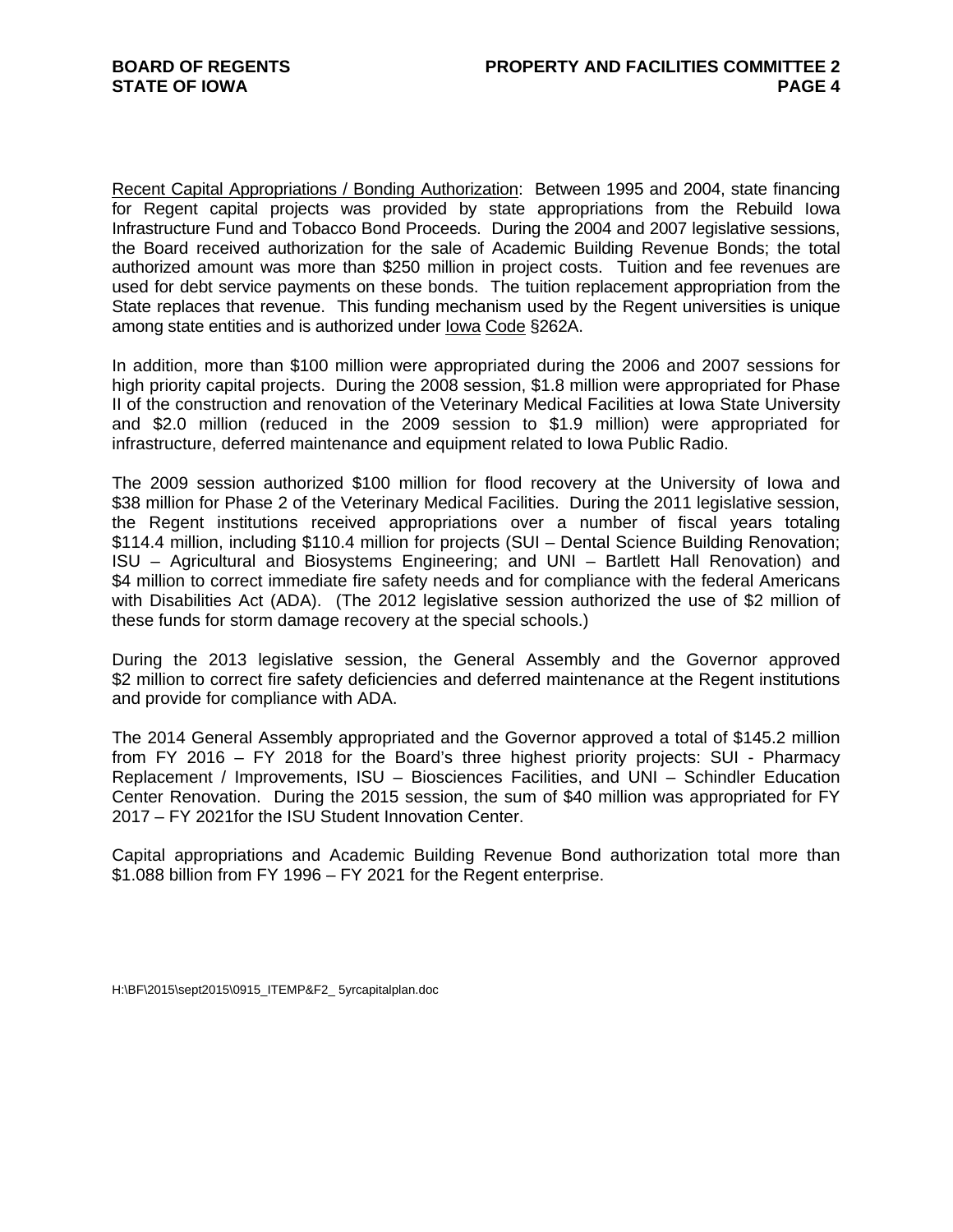|               |              | TOTAL                   |          |          | \$100,000                                          |                                                            |                     | 7,700                | 58,000                                                | 20,000                           | 24,800                                         | 57,000                                                        | 20,800                    | 43,700                                                      | 39,000                                                          | 11,200                           | 7,600                     | 4,200                      | 13,000                                                     | \$507,000      |
|---------------|--------------|-------------------------|----------|----------|----------------------------------------------------|------------------------------------------------------------|---------------------|----------------------|-------------------------------------------------------|----------------------------------|------------------------------------------------|---------------------------------------------------------------|---------------------------|-------------------------------------------------------------|-----------------------------------------------------------------|----------------------------------|---------------------------|----------------------------|------------------------------------------------------------|----------------|
|               | PRIVATE/     | OTHER<br>FUNDS          |          |          |                                                    |                                                            |                     |                      | 29,000                                                | 20,000                           |                                                | 22,000                                                        |                           |                                                             |                                                                 |                                  |                           |                            |                                                            | 71,000         |
|               | <b>TOTAL</b> | REQUEST<br><b>STATE</b> |          |          | \$100,000                                          |                                                            |                     | 7,700                | မာ<br>29,000                                          | 100,000                          | 24,800                                         | 35,000                                                        | 20,800                    | 43,700                                                      | 39,000                                                          | 11,200                           | 7,600                     | 4,200                      | 13,000                                                     | ¢<br>\$436,000 |
|               |              | FY 2021                 |          | Amount   | \$25,000                                           |                                                            |                     |                      |                                                       | 20,000                           |                                                |                                                               | 5,800                     | 15,700                                                      | 22,000                                                          | 11,200                           |                           |                            | 13,000                                                     | \$112,700      |
|               |              |                         | Priority |          | $\widehat{z}$                                      |                                                            |                     |                      |                                                       | Q                                |                                                |                                                               | ම                         | E                                                           | ම                                                               | ම                                |                           |                            | $\epsilon$                                                 |                |
|               |              | FY 2020                 |          | Amount   | \$25,000                                           |                                                            |                     |                      |                                                       | 30,000                           |                                                | 12,000                                                        | 5,000                     | 24,600                                                      | 17,000                                                          |                                  | 7,600                     | 4,200                      |                                                            | \$125,400      |
|               |              |                         | Priority |          | $\widehat{z}$                                      |                                                            |                     |                      |                                                       | $\widehat{\alpha}$               |                                                | ම                                                             | E                         | ම                                                           | <u>ම</u>                                                        |                                  | E                         | ම                          |                                                            |                |
|               |              | FY 2019                 |          | Amount   | \$25,000                                           |                                                            |                     |                      | 15,000                                                | 30,000                           |                                                | 23,000                                                        | 10,000                    | 3,400                                                       |                                                                 |                                  |                           |                            |                                                            | \$106,400      |
|               |              |                         | Priority |          | $\widehat{\tau}$                                   |                                                            |                     |                      | ହ                                                     | ම                                |                                                | E                                                             | 叵                         | ම                                                           |                                                                 |                                  |                           |                            |                                                            |                |
| (⊅ Inousands) |              | FY 2018                 |          | Amount   | \$ 25,000                                          |                                                            |                     | 7,700                | 14,000                                                | 20,000                           | 24,800                                         |                                                               |                           |                                                             |                                                                 |                                  |                           |                            |                                                            | \$91,500       |
|               |              |                         |          | Priority | $\widehat{\epsilon}$                               |                                                            |                     | ହ                    | ල                                                     | $\widehat{E}$                    | ම                                              |                                                               |                           |                                                             |                                                                 |                                  |                           |                            |                                                            |                |
|               |              | FY 2017                 | Priority | Amount   |                                                    |                                                            |                     |                      |                                                       |                                  |                                                |                                                               |                           |                                                             |                                                                 |                                  |                           |                            |                                                            | ↮              |
|               |              |                         | Project  |          | Fire & Environmental Safety, Deferred Maintenance, | Campus Security, Regulatory Compliance, lowa Public Radio, | Energy Conservation | Long Hall Renovation | Psychological & Brain Sciences - Facility Replacement | Veterinary Diagnostic Laboratory | Steam Distribution System Replacement, Phase 2 | Business & Entrepreneurial Program Advancement - Ren & Expand | Learning Space Renovation | Center, Phase 1<br>Rod Library Renovation / Student Success | Main Library - Student Learning Space Expansion & Modernization | Science Building Capital Renewal | <b>Commons Renovation</b> | Girls Dormitory Renovation | Pentacrest Buildings - Renewal & HVAC Modernization<br>SUI | TOTAL          |
|               |              |                         |          | lig1     | ₹                                                  |                                                            |                     | ISD                  | SU <sub>S</sub>                                       | $\frac{1}{2}$                    | ξ                                              | 5D                                                            | $\frac{1}{2}$             | $\overline{5}$                                              | 50                                                              | $\overline{5}$                   | $\bar{z}$                 | ISD                        |                                                            |                |

**BOARD OF REGENTS, STATE OF IOWA<br>FWE-YEAR STATE-FUNDED CAPITAL PLAN<br>FISCAL YEAR S 2017 THROUGH 2021 FIVE-YEAR STATE-FUNDED CAPITAL PLAN BOARD OF REGENTS, STATE OF IOWA FISCAL YEARS 2017 THROUGH 2021 BOARD OFFICE** (\$ Thousands)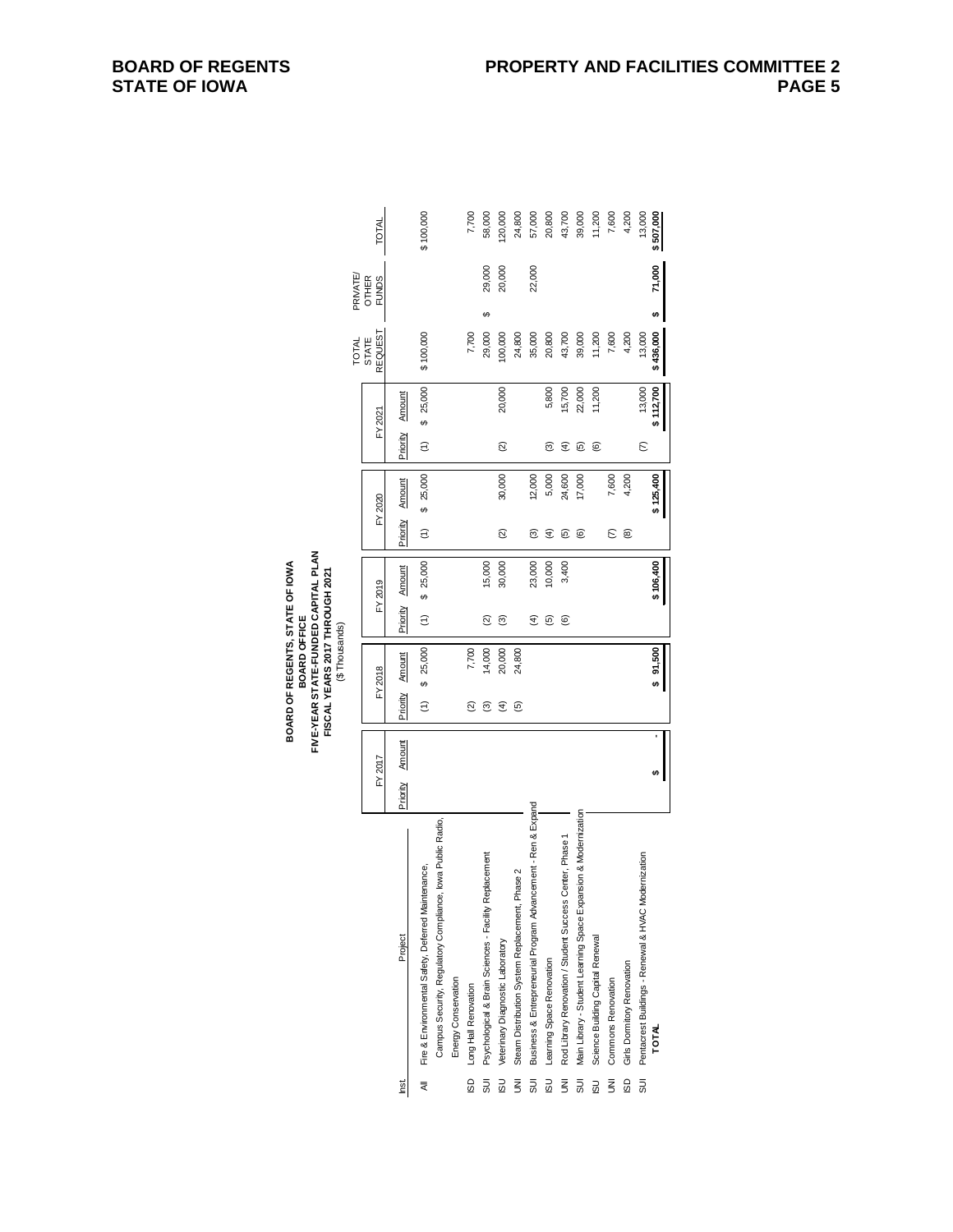The projects listed in the Five-Year Capital Plan include only those that are anticipated to be initiated during fiscal years 2017-2021. The plan does not include projects enumerated in the UHC's FY<br>2016 Capital Plan, inc **The projects listed in the Five-Year Capital Plan include only those that are anticipated to be initiated during fiscal years 2017-2021. The plan does not include projects enumerated in the UIHC's FY 2016 Capital Plan, including modernization projects associated with implementation of UIHC's Strategic Facilities Master Plan, or those with previously approved budgets for which expenditures** 

will be made during this five year period. **will be made during this five year period.**

All of These Projects are Contingent Upon the Availability of Self-Generated UHC Eunding, UHC Bond Revenue and/or Gifts, Approval through UHC's Annual Capital Budget Process, Conclusions /<br>Recommendations Adopted for Renov **All of These Projects are Contingent Upon the Availability of Self-Generated UIHC Funding, UIHC Bond Revenue and/or Gifts, Approval through UIHC's Annual Capital Budget Process, Conclusions / Recommendations Adopted for Renovating Existing Facilities as Part of UIHC's Strategic Facilities Master Plan for FY 2006-2035, and Approval of Each Project by the Board of Regents, State of Iowa.**

| 1,510<br>5,300<br>75<br>475<br>6,300<br>350<br>500<br>825<br>485<br>20,850<br>7,400<br>400<br>FY 2021<br>₩,<br>$\Theta$<br>€<br>5,800<br>535<br>1,510<br>3,100<br>825<br>6,150<br>7,500<br>10,000<br>FY 2020<br>1,150<br>350<br>500<br>15,150<br>750<br>400<br><del>ی</del><br>$\Theta$<br>မာ<br>1,820<br>3,500<br>535<br>2,500<br>3,000<br>750<br>400<br>1,150<br>5,800<br>350<br>250<br>765<br>3,350<br>408<br>1,150<br>FY 2019<br>↮<br>$\theta$<br>€<br>5,800<br>1,820<br>3,500<br>250<br>765<br>500<br>408<br>312<br>150<br>100<br>650<br>1,050<br>350<br>100<br>400<br>FY 2018<br>₩,<br>$\Theta$<br>€<br>5,800<br>210<br>400<br>350<br>250<br>650<br>400<br>1,050<br>FY 2017<br>$\Theta$<br>£۵<br>↮<br>Therapeutic Imaging Laboratories to<br>Roof Replacements and Recovers - UIHC Wide (Multiple Projects)<br>ts - Hospital Wide (Multiple Projects)<br>Main OR Suite Pre and Post Surgery Patient Prep and Recovery<br>Discharge Lobby and Outpatient Pharmacy - Fountain Entrance<br><b>ivironmental Safety Resolution</b><br>Remodeling/Renovation/Rehabilitation<br>Pneumatic Tube System Supplementation (Multiple Projects)<br>Joint Commission Plan for Improvement (Multiple Projects)<br>Single-Bed Inpatient Room Conversion (Multiple Projects)<br>Subtotal - Fire and Environmental Safety Resolution<br>UIHC Electrical Power Enhancements (Multiple Projects)<br>Simulation - Laboratory<br>Accommodate New Technology (Multiple Projects)<br>UIHC Elevator Refurbishments (Multiple Projects)<br>Project<br>Clinical Laboratory Enhancements - 6 RCP<br>Fire Protection Systems Replacement<br>Development (Multiple Projects)<br>Air Handling Unit Replacemen<br>Center for Procedural Skills &<br>Renovation of Diagnostic and<br>Fire and Er<br>Neurology Clinic Renovation<br>Facilities Expansion | 2,875<br>4,875<br>2,000<br>29,500<br>7,870<br>10,500<br>1,750<br>3,180<br>1,750<br>Total<br>tf.<br>↔<br>↔ | of Funds<br>Source<br>$\sigma$<br>ၜ<br>σ<br>တ<br>თ<br>ග<br>ග<br>ග |
|------------------------------------------------------------------------------------------------------------------------------------------------------------------------------------------------------------------------------------------------------------------------------------------------------------------------------------------------------------------------------------------------------------------------------------------------------------------------------------------------------------------------------------------------------------------------------------------------------------------------------------------------------------------------------------------------------------------------------------------------------------------------------------------------------------------------------------------------------------------------------------------------------------------------------------------------------------------------------------------------------------------------------------------------------------------------------------------------------------------------------------------------------------------------------------------------------------------------------------------------------------------------------------------------------------------------------------------------------------------------------------------------------------------------------------------------------------------------------------------------------------------------------------------------------------------------------------------------------------------------------------------------------------------------------------------------------------------------------------------------------------------------------------------------------------------------------|-----------------------------------------------------------------------------------------------------------|-------------------------------------------------------------------|
|                                                                                                                                                                                                                                                                                                                                                                                                                                                                                                                                                                                                                                                                                                                                                                                                                                                                                                                                                                                                                                                                                                                                                                                                                                                                                                                                                                                                                                                                                                                                                                                                                                                                                                                                                                                                                              |                                                                                                           |                                                                   |
|                                                                                                                                                                                                                                                                                                                                                                                                                                                                                                                                                                                                                                                                                                                                                                                                                                                                                                                                                                                                                                                                                                                                                                                                                                                                                                                                                                                                                                                                                                                                                                                                                                                                                                                                                                                                                              |                                                                                                           |                                                                   |
|                                                                                                                                                                                                                                                                                                                                                                                                                                                                                                                                                                                                                                                                                                                                                                                                                                                                                                                                                                                                                                                                                                                                                                                                                                                                                                                                                                                                                                                                                                                                                                                                                                                                                                                                                                                                                              |                                                                                                           |                                                                   |
|                                                                                                                                                                                                                                                                                                                                                                                                                                                                                                                                                                                                                                                                                                                                                                                                                                                                                                                                                                                                                                                                                                                                                                                                                                                                                                                                                                                                                                                                                                                                                                                                                                                                                                                                                                                                                              |                                                                                                           |                                                                   |
|                                                                                                                                                                                                                                                                                                                                                                                                                                                                                                                                                                                                                                                                                                                                                                                                                                                                                                                                                                                                                                                                                                                                                                                                                                                                                                                                                                                                                                                                                                                                                                                                                                                                                                                                                                                                                              |                                                                                                           |                                                                   |
|                                                                                                                                                                                                                                                                                                                                                                                                                                                                                                                                                                                                                                                                                                                                                                                                                                                                                                                                                                                                                                                                                                                                                                                                                                                                                                                                                                                                                                                                                                                                                                                                                                                                                                                                                                                                                              |                                                                                                           |                                                                   |
|                                                                                                                                                                                                                                                                                                                                                                                                                                                                                                                                                                                                                                                                                                                                                                                                                                                                                                                                                                                                                                                                                                                                                                                                                                                                                                                                                                                                                                                                                                                                                                                                                                                                                                                                                                                                                              |                                                                                                           |                                                                   |
|                                                                                                                                                                                                                                                                                                                                                                                                                                                                                                                                                                                                                                                                                                                                                                                                                                                                                                                                                                                                                                                                                                                                                                                                                                                                                                                                                                                                                                                                                                                                                                                                                                                                                                                                                                                                                              |                                                                                                           |                                                                   |
|                                                                                                                                                                                                                                                                                                                                                                                                                                                                                                                                                                                                                                                                                                                                                                                                                                                                                                                                                                                                                                                                                                                                                                                                                                                                                                                                                                                                                                                                                                                                                                                                                                                                                                                                                                                                                              |                                                                                                           |                                                                   |
|                                                                                                                                                                                                                                                                                                                                                                                                                                                                                                                                                                                                                                                                                                                                                                                                                                                                                                                                                                                                                                                                                                                                                                                                                                                                                                                                                                                                                                                                                                                                                                                                                                                                                                                                                                                                                              |                                                                                                           |                                                                   |
|                                                                                                                                                                                                                                                                                                                                                                                                                                                                                                                                                                                                                                                                                                                                                                                                                                                                                                                                                                                                                                                                                                                                                                                                                                                                                                                                                                                                                                                                                                                                                                                                                                                                                                                                                                                                                              |                                                                                                           |                                                                   |
|                                                                                                                                                                                                                                                                                                                                                                                                                                                                                                                                                                                                                                                                                                                                                                                                                                                                                                                                                                                                                                                                                                                                                                                                                                                                                                                                                                                                                                                                                                                                                                                                                                                                                                                                                                                                                              |                                                                                                           |                                                                   |
|                                                                                                                                                                                                                                                                                                                                                                                                                                                                                                                                                                                                                                                                                                                                                                                                                                                                                                                                                                                                                                                                                                                                                                                                                                                                                                                                                                                                                                                                                                                                                                                                                                                                                                                                                                                                                              |                                                                                                           |                                                                   |
|                                                                                                                                                                                                                                                                                                                                                                                                                                                                                                                                                                                                                                                                                                                                                                                                                                                                                                                                                                                                                                                                                                                                                                                                                                                                                                                                                                                                                                                                                                                                                                                                                                                                                                                                                                                                                              |                                                                                                           |                                                                   |
|                                                                                                                                                                                                                                                                                                                                                                                                                                                                                                                                                                                                                                                                                                                                                                                                                                                                                                                                                                                                                                                                                                                                                                                                                                                                                                                                                                                                                                                                                                                                                                                                                                                                                                                                                                                                                              | 10,000                                                                                                    |                                                                   |
|                                                                                                                                                                                                                                                                                                                                                                                                                                                                                                                                                                                                                                                                                                                                                                                                                                                                                                                                                                                                                                                                                                                                                                                                                                                                                                                                                                                                                                                                                                                                                                                                                                                                                                                                                                                                                              | 816                                                                                                       | თ                                                                 |
|                                                                                                                                                                                                                                                                                                                                                                                                                                                                                                                                                                                                                                                                                                                                                                                                                                                                                                                                                                                                                                                                                                                                                                                                                                                                                                                                                                                                                                                                                                                                                                                                                                                                                                                                                                                                                              | 1,867                                                                                                     | ග                                                                 |
|                                                                                                                                                                                                                                                                                                                                                                                                                                                                                                                                                                                                                                                                                                                                                                                                                                                                                                                                                                                                                                                                                                                                                                                                                                                                                                                                                                                                                                                                                                                                                                                                                                                                                                                                                                                                                              | 37,300                                                                                                    | ග                                                                 |
|                                                                                                                                                                                                                                                                                                                                                                                                                                                                                                                                                                                                                                                                                                                                                                                                                                                                                                                                                                                                                                                                                                                                                                                                                                                                                                                                                                                                                                                                                                                                                                                                                                                                                                                                                                                                                              |                                                                                                           | σ                                                                 |
|                                                                                                                                                                                                                                                                                                                                                                                                                                                                                                                                                                                                                                                                                                                                                                                                                                                                                                                                                                                                                                                                                                                                                                                                                                                                                                                                                                                                                                                                                                                                                                                                                                                                                                                                                                                                                              | 17,500                                                                                                    | $\sigma$                                                          |
|                                                                                                                                                                                                                                                                                                                                                                                                                                                                                                                                                                                                                                                                                                                                                                                                                                                                                                                                                                                                                                                                                                                                                                                                                                                                                                                                                                                                                                                                                                                                                                                                                                                                                                                                                                                                                              | 18,400                                                                                                    | $\sigma$                                                          |
| Center for Digestive Diseases - Clinical Service Expansion and                                                                                                                                                                                                                                                                                                                                                                                                                                                                                                                                                                                                                                                                                                                                                                                                                                                                                                                                                                                                                                                                                                                                                                                                                                                                                                                                                                                                                                                                                                                                                                                                                                                                                                                                                               |                                                                                                           | ၜ                                                                 |
| 700<br>1,200<br>100<br>Consolidation                                                                                                                                                                                                                                                                                                                                                                                                                                                                                                                                                                                                                                                                                                                                                                                                                                                                                                                                                                                                                                                                                                                                                                                                                                                                                                                                                                                                                                                                                                                                                                                                                                                                                                                                                                                         | 2,000                                                                                                     | σ                                                                 |
| 6,000<br>4,000<br>Heart and Vascular Office Consolidation                                                                                                                                                                                                                                                                                                                                                                                                                                                                                                                                                                                                                                                                                                                                                                                                                                                                                                                                                                                                                                                                                                                                                                                                                                                                                                                                                                                                                                                                                                                                                                                                                                                                                                                                                                    | 10,000                                                                                                    | ၜ                                                                 |
| 4,850<br>150<br>Children's Hospital<br>Installation of 3T MRI Unit - UI                                                                                                                                                                                                                                                                                                                                                                                                                                                                                                                                                                                                                                                                                                                                                                                                                                                                                                                                                                                                                                                                                                                                                                                                                                                                                                                                                                                                                                                                                                                                                                                                                                                                                                                                                      | 5,000                                                                                                     | თ                                                                 |
| 10,000<br>10,000<br>10,000<br>5,000<br>3,000<br>Program (Multiple Projects)<br>UIHC Facilities Enhancement                                                                                                                                                                                                                                                                                                                                                                                                                                                                                                                                                                                                                                                                                                                                                                                                                                                                                                                                                                                                                                                                                                                                                                                                                                                                                                                                                                                                                                                                                                                                                                                                                                                                                                                   | 38,000                                                                                                    | တ                                                                 |
| 53,520<br>₩,<br>\$72,970<br>38,778<br>↮<br>19,155<br>₩,<br>11,010<br>₩,<br>Subtotal Remodeling/Renovation/Rehabilitation*                                                                                                                                                                                                                                                                                                                                                                                                                                                                                                                                                                                                                                                                                                                                                                                                                                                                                                                                                                                                                                                                                                                                                                                                                                                                                                                                                                                                                                                                                                                                                                                                                                                                                                    | 195,433<br>s,                                                                                             |                                                                   |
| 53,995<br>↮<br>\$74,120<br>39,928<br>↮<br>20,205<br>↮<br>12,060<br>↮<br>Grand Total - UIHC                                                                                                                                                                                                                                                                                                                                                                                                                                                                                                                                                                                                                                                                                                                                                                                                                                                                                                                                                                                                                                                                                                                                                                                                                                                                                                                                                                                                                                                                                                                                                                                                                                                                                                                                   | 200,308<br>↮                                                                                              |                                                                   |

2021 period. In accord with long-standing practice, any such changes which arise will be fully documented for consideration and approval by the Board of Regents, State of Iowa. 2021 period. In accord with long-standing practice, any such changes which arise will be fully documented for consideration and approval by the Board of Regents, State of lowa.

# Source of Funds Key: **Source of Funds Key:**

|        | source or Furias Rey.                                 |                                                                                                     |        |
|--------|-------------------------------------------------------|-----------------------------------------------------------------------------------------------------|--------|
|        | ate Ar                                                | keplacement Funds 9 University Hospitals Building Usage<br>al Ranawa kwa R<br>Department:<br>ć<br>Ï | ₹<br>⊔ |
|        | cunds,<br>2 Building Renewal                          | Auxiliary Service or Enterprise Revenue Bonds 10 Ctr for Disabilities & Dev Bu.<br>$\alpha$         | Usage  |
| ¢<br>¢ | ier.<br>he from Treasurer's Temporal<br><b>Income</b> | <b>AHC Bonds</b><br>7 lowa DOT (Road Use Tax Funds)                                                 |        |
|        |                                                       | lth F<br>Tudent Healy                                                                               |        |

Departmental Renewal and Replacement Funds 9 University Hospitals Building Usage Funds<br>Auxiliary Service or Enterprise Revenue Bonds 10 Ctr for Disabilities & Dev Building Usage Funds<br>Iowa DOT (Road Use Tax Funds) 2 Building Renewal Funds 6 Auxiliary Service or Enterprise Revenue Bonds 10 Ctr for Disabilities & Dev Building Usage Funds 3 Income from Treasurer's Temporary Investments 7 Iowa DOT (Road Use Tax Funds) 11 UIHC Bonds Student Health Fees  $\circ$ 

As previously noted, all of the projects identified in UHC's Five Year Capital Plan are contingent on the availability of self-generated UI Hospitals and Clinics funding, UHC bond rewenue and/or gifts, approval through UHC cutting edge" responsibility of the UIHC constantly brings about some revision in planning. While the foregoing enumeration includes all projects now envisioned for the FY 2017-2021 period, it is likely that the dynamics o **clinical service-educational demands and corollary societal forces, and accreditation and regulatory requirements will mandate other projects as time moves on. In accord with long-standing practice, any such changes**  As previously noted, all of the projects identified in UHC's Five Year Capital Plan are contingent on the availability of self-generated UI Hospitals and Clinics funding, UIHC bond revenue and/or gifts, approval through UI annual capital budget process, finalizing specific renovation projects associated with("S strategic facilities plan for FY 2006-2035, and approval of each project by the Board of Regents, State of lowa. In addition, the **which arise will be fully documented for consideration and approval by the Board of Regents, State of Iowa.**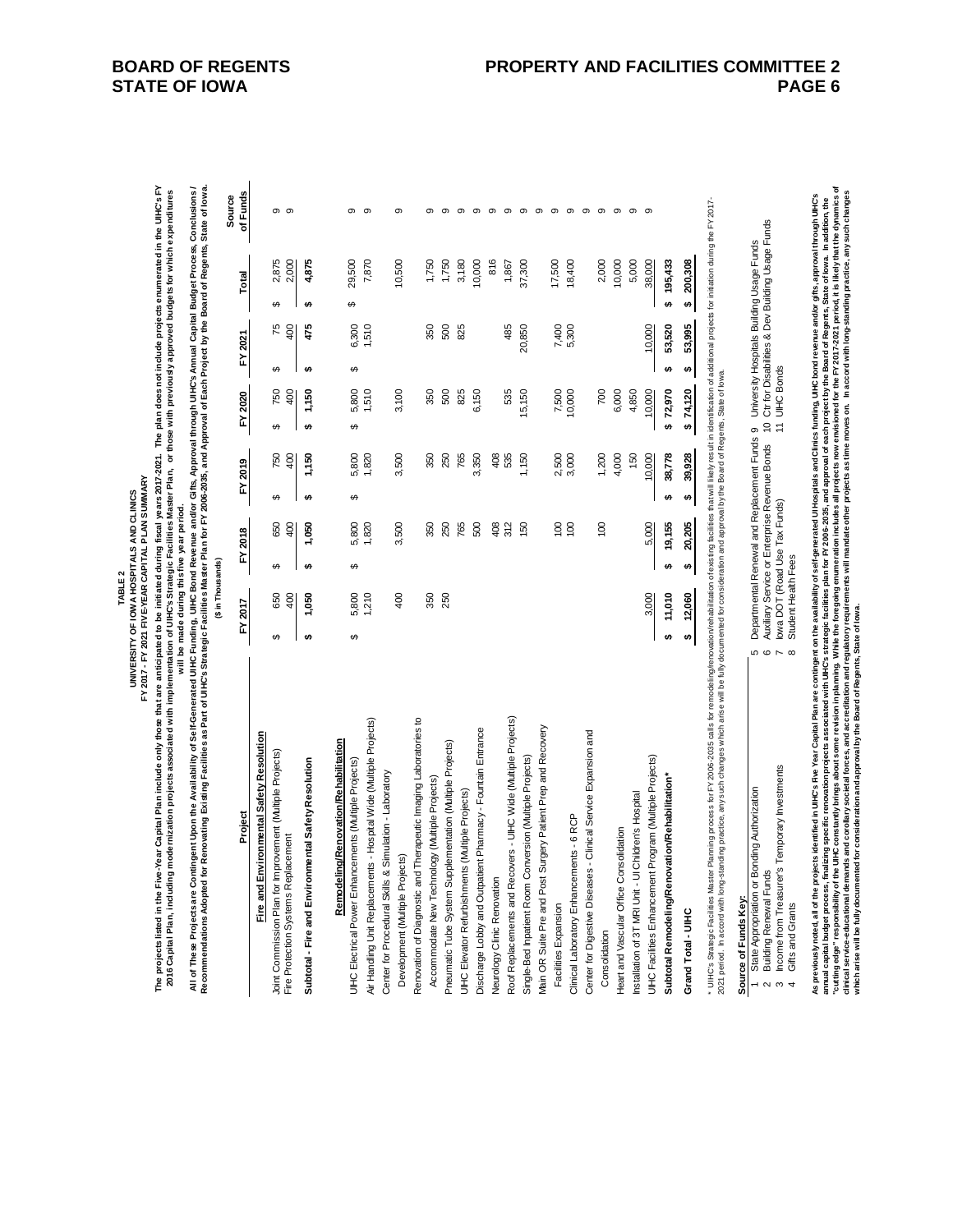|                                                                                                                   |                        |                    |   |                                                                                        | (\$Thousands)<br>TABLE <sub>3</sub> | OTHER-FUNDS FIVE-YEAR CAPITAL PLANS* |   |                                                                                                             |   |         |   |                    |                    |
|-------------------------------------------------------------------------------------------------------------------|------------------------|--------------------|---|----------------------------------------------------------------------------------------|-------------------------------------|--------------------------------------|---|-------------------------------------------------------------------------------------------------------------|---|---------|---|--------------------|--------------------|
|                                                                                                                   |                        | FY 2017            | ≿ | 2018                                                                                   |                                     | FY 2019                              |   | FY 2020                                                                                                     |   | FY 2021 |   | Five Year<br>Total | of Funds<br>Source |
| University of Iowa                                                                                                |                        |                    |   |                                                                                        |                                     |                                      | ↮ |                                                                                                             | ↮ |         |   |                    |                    |
| Campus Repairs and Improvements                                                                                   | ↮                      | 450<br>10,000      | ↮ | 450                                                                                    | ↮                                   | 450                                  |   | 450                                                                                                         |   | 450     | ↮ | 2,250<br>50,000    |                    |
| Correction of Deferred Maintenance                                                                                |                        |                    |   | 10,000                                                                                 |                                     | 10,000                               |   | 10,000                                                                                                      |   | 10,000  |   |                    |                    |
| Fire Safety Projects                                                                                              |                        | 1,100              |   | 1,100                                                                                  |                                     | 1,100                                |   | 1,100                                                                                                       |   | 1,100   |   | 5,500              | 2,3                |
| Security Access                                                                                                   |                        | 300                |   | 300                                                                                    |                                     | 300                                  |   | 300                                                                                                         |   | 300     |   | 1,500              | 2,3                |
| Improvements<br>General Classroom / Laboratory                                                                    |                        | 400                |   | 400                                                                                    |                                     | 400                                  |   | 400                                                                                                         |   | 400     |   | 2,000              | $\sim$             |
| Institutional Roads Program                                                                                       |                        | 834                |   | 824                                                                                    |                                     | 824                                  |   | 844                                                                                                         |   | 844     |   | 4,170              | $\overline{ }$     |
| Parking System - Improvements & Replacements                                                                      |                        | 3,500              |   | 3,500                                                                                  |                                     | 3,500                                |   | 3,500                                                                                                       |   | 3,500   |   | 17,500             | 5,6                |
| Burge Hall Public Area Renovations                                                                                |                        | 3,100              |   | 3,100                                                                                  |                                     | 1,000                                |   | 1,000                                                                                                       |   | 1,000   |   | 9,200              | Ю                  |
| Burge Hall Plumbing & Vanity Replacement                                                                          |                        |                    |   |                                                                                        |                                     | 1,350                                |   | 1,350                                                                                                       |   |         |   | 2,700              |                    |
| Currier Hall Floor Lounge Additions                                                                               |                        |                    |   |                                                                                        |                                     | 1,000                                |   |                                                                                                             |   |         |   | 1,000              |                    |
| Currier Hall Public Area Renovations                                                                              |                        | 881                |   |                                                                                        |                                     |                                      |   |                                                                                                             |   |         |   | 881                |                    |
| Daum Hall Public Area Renovations                                                                                 |                        |                    |   |                                                                                        |                                     | 1,500                                |   | 1,500                                                                                                       |   |         |   | 3,000              |                    |
| Hilcrest Hall Public Area Renovations                                                                             |                        |                    |   |                                                                                        |                                     |                                      |   |                                                                                                             |   | 1,000   |   | 1,000              |                    |
| Hillcrest Hall Plumbing & Vanity Replacement                                                                      |                        | 1,250              |   | 1,250                                                                                  |                                     |                                      |   |                                                                                                             |   |         |   | 2,500              |                    |
| Hillcrest Hall Door & Frame Replacement                                                                           |                        |                    |   |                                                                                        |                                     |                                      |   | 500                                                                                                         |   | 500     |   | 1,000              |                    |
| Mayflower Hall Floor Lounges                                                                                      |                        |                    |   |                                                                                        |                                     | 1,500                                |   | 1,500                                                                                                       |   |         |   | 3,000              |                    |
| Mayflower Hall Public Area Renovations                                                                            |                        | 800                |   | 800                                                                                    |                                     |                                      |   |                                                                                                             |   |         |   | 1,600              |                    |
| Parklawn Hall Renovate Kitchens & Bathrooms                                                                       |                        |                    |   |                                                                                        |                                     |                                      |   |                                                                                                             |   | 1,000   |   | 1,000              |                    |
| Rienow Hall Plumbing & Vanity Replacement                                                                         |                        |                    |   |                                                                                        |                                     | 750                                  |   | 750                                                                                                         |   |         |   | 1,500              |                    |
| Rienow Hall Public Area Renovations                                                                               |                        |                    |   |                                                                                        |                                     |                                      |   |                                                                                                             |   | 1,500   |   | 1,500              |                    |
| Slater Hall Public Area Renovations                                                                               |                        |                    |   |                                                                                        |                                     |                                      |   |                                                                                                             |   | 2,000   |   | 2,000              |                    |
| University Housing Improvements & Replacements                                                                    |                        | 2,696              |   | 3,797                                                                                  |                                     | 1,572                                |   | 2,083                                                                                                       |   | 3,844   |   | 13,992             |                    |
| Telecommunications Improvements                                                                                   |                        | 3,100              |   | 3,100                                                                                  |                                     | 3,100                                |   | 3,100                                                                                                       |   | 3,100   |   | 15,500             |                    |
| <b>Bloom to Market</b><br>Rebuild Currier Steam Tunnel -                                                          |                        | 4,000              |   |                                                                                        |                                     |                                      |   |                                                                                                             |   |         |   | 4,000              |                    |
| Project<br>Water Plant - Reverse Osmosis                                                                          |                        | 5,000              |   |                                                                                        |                                     |                                      |   |                                                                                                             |   |         |   | 5,000              |                    |
| Power Plant (PP) - Add Speed Control to Boiler 11 Fans                                                            |                        | 1,000              |   |                                                                                        |                                     |                                      |   |                                                                                                             |   |         |   | 1,000              |                    |
| Old Capitol Tunnel                                                                                                |                        | 12,000             |   |                                                                                        |                                     |                                      |   |                                                                                                             |   |         |   | 12,000             | 5,6                |
| Power Plant (PP) - PM 2.5 Compliance (air quality)                                                                |                        |                    |   | 1,600                                                                                  |                                     |                                      |   |                                                                                                             |   |         |   | 1,600              | Ю                  |
| Replace Riverside Dr / Grand Ave Steam Dist- Phase 2                                                              |                        |                    |   |                                                                                        |                                     | 13,000                               |   |                                                                                                             |   |         |   | 13,000             | 5,6                |
| Market to Jefferson<br>Rebuild Currier Steam Tunnel -                                                             |                        |                    |   |                                                                                        |                                     | 4,000                                |   |                                                                                                             |   |         |   | 4,000              | 5,6                |
| Water Plant - Filter Project                                                                                      |                        |                    |   |                                                                                        |                                     | 1,000                                |   |                                                                                                             |   |         |   | 1,000              | Ю                  |
| PP - Turbine Generator 1 and 5 Replacement                                                                        |                        |                    |   |                                                                                        |                                     |                                      |   | 6,000                                                                                                       |   |         |   | 6,000              | 5,6                |
| Water Plant - Improve & New River Water Intake                                                                    |                        |                    |   |                                                                                        |                                     |                                      |   | 1,200                                                                                                       |   |         |   | 1,200              | Ю                  |
| Central Emergency Back-up Power - Phase 2 Main Campus                                                             |                        |                    |   |                                                                                        |                                     |                                      |   |                                                                                                             |   | 10,000  |   | 10,000             | 5,6                |
| Increase Main Campus Chilled Water Capacity                                                                       |                        |                    |   |                                                                                        |                                     |                                      |   |                                                                                                             |   | 10,000  |   | 10,000             | 5,6                |
| Direct Bury Steam Lines - Arts Campus                                                                             |                        |                    |   |                                                                                        |                                     |                                      |   |                                                                                                             |   | 4,860   |   | 4,860              | 5,6                |
| IMU Tunnel & IMU Old Cap Tunnel - Direct Bury Steam                                                               |                        |                    |   |                                                                                        |                                     |                                      |   |                                                                                                             |   | 12,200  |   | 12,200             | 5,6                |
| Total - SUI                                                                                                       | $\bullet$              | 50,411             | ↮ | 30,221                                                                                 | ↮                                   | 46,346                               | ↮ | 35,577                                                                                                      | ↮ | 67,598  | ₩ | 230,153            |                    |
| 1 State Appropriation or Bonding Authorization<br>General Fund Building Renewal<br>Source of Funds Key:<br>$\sim$ | 5                      |                    |   | Departmental Renewal and Replacement Funds<br>Auxiliary Serv. or Enterprise Rev. Bonds |                                     |                                      |   | 10 Center for Disabilities and Development Building Usage Fund<br>9 University Hospital Building Usage Fund |   |         |   |                    |                    |
| 3 Income from Treasurer's Temporary Investments<br>4 Gifts and Grants                                             | $\circ$ $\sim$ $\circ$ | Student Health Fee |   | lowa DOT (Road Use Tax Funds)                                                          |                                     |                                      |   | 11 University Hospital Revenue Bonds<br>12 Federal Appropriations                                           |   |         |   |                    |                    |

## **BOARD OF REGENTS STATE OF IOWA**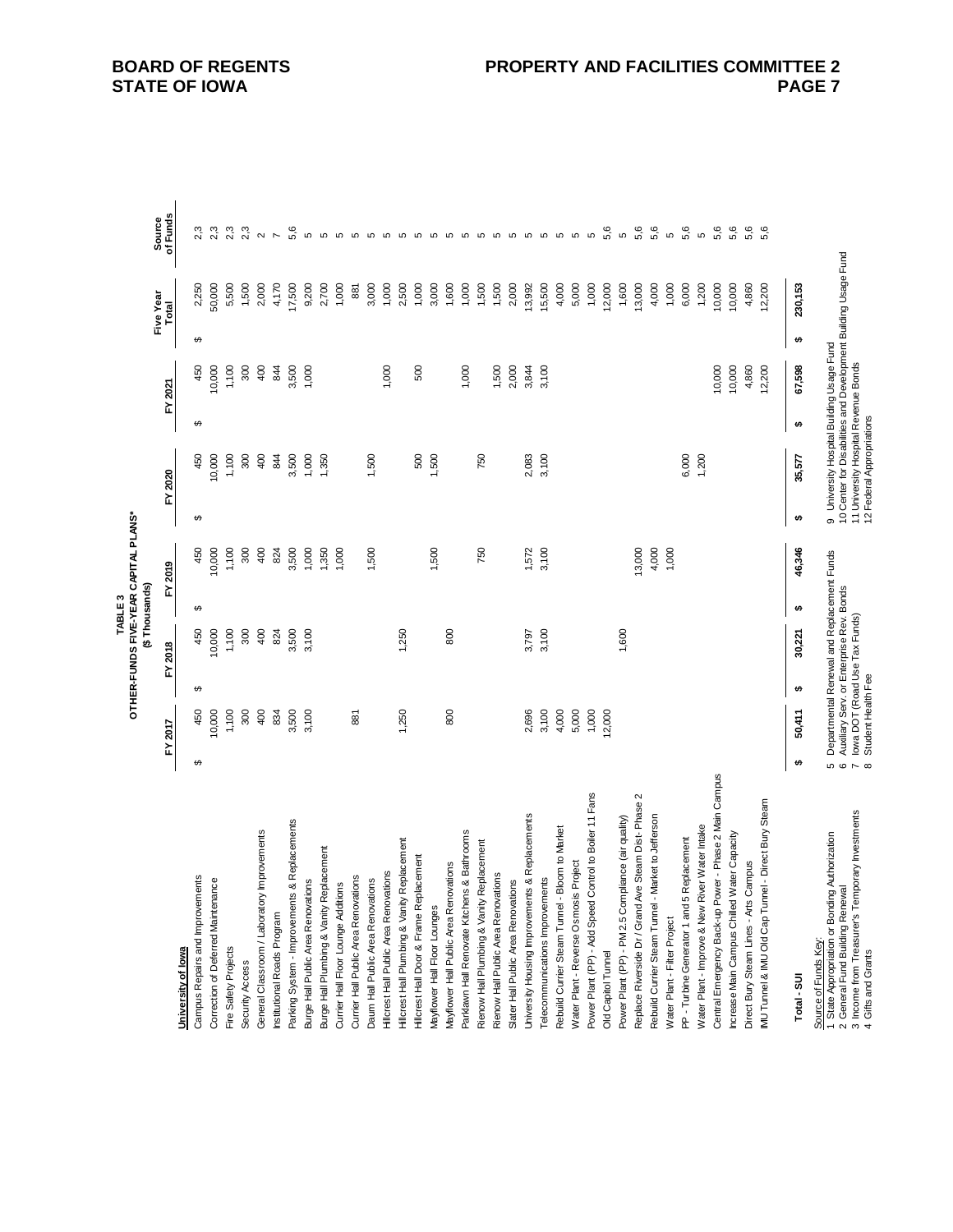|                                                                                          |           |         |                       |         | (\$Thousands)<br>TABLE3 | OTHER-FUNDS FIVE-YEAR CAPITAL PLANS* |                        |                                                                                           |   |         |                       |                    |                    |
|------------------------------------------------------------------------------------------|-----------|---------|-----------------------|---------|-------------------------|--------------------------------------|------------------------|-------------------------------------------------------------------------------------------|---|---------|-----------------------|--------------------|--------------------|
|                                                                                          |           | FY 2017 |                       | FY 2018 |                         | FY 2019                              |                        | FY 2020                                                                                   |   | FY 2021 |                       | Five Year<br>Total | of Funds<br>Source |
| lowa State University                                                                    |           |         |                       |         |                         |                                      |                        |                                                                                           |   |         |                       |                    |                    |
| Chiller #6                                                                               | ↮         | 7,000   | ↔                     | 3,000   |                         |                                      |                        |                                                                                           |   |         | ↔                     | 10,000             | ဖ                  |
| Bessey Utility Infrastructure                                                            |           | 250     |                       |         |                         |                                      |                        |                                                                                           |   |         |                       | 250                | ဖ                  |
| Advanced Teaching & Research Bldg Utility Infrastructure                                 |           | 250     |                       | 250     |                         |                                      |                        |                                                                                           |   |         |                       | 500                | $\mathbf \circ$    |
| Lied Recreation Steam Line                                                               |           | 500     |                       |         |                         |                                      |                        |                                                                                           |   |         |                       | 500                | $\circ$            |
| Power Plant Fire Alarm System Replacement                                                |           | 500     |                       |         |                         |                                      |                        |                                                                                           |   |         |                       | 500                | $\mathbf \circ$    |
| Power Plant Station Power Improvements                                                   |           | 1,000   |                       | 1,000   | ↮                       | 500                                  |                        |                                                                                           |   |         |                       | 2,500              | $\mathbf  \circ$   |
| Gerdin Building Addition                                                                 |           | 11,700  |                       | 5,000   |                         | 5,000                                |                        |                                                                                           |   |         |                       | 21,700             | 4,5                |
| Memorial Union Remodeling                                                                |           | 5,000   |                       | 5,000   |                         | 2,000                                |                        |                                                                                           |   |         |                       | 12,000             | 3,4,6              |
| Telecommunications                                                                       |           | 3,800   |                       | 3,100   |                         | 2,500                                | ↮                      | 2,500                                                                                     | ↔ | 2,500   |                       | 14,400             | $\circ$            |
| Institutional Roads Program                                                              |           | 918     |                       | 834     |                         | 824                                  |                        | 824                                                                                       |   | 844     |                       | 4,244              |                    |
| West Campus Parking Structure                                                            |           |         |                       |         |                         | 23,200                               |                        |                                                                                           |   |         |                       | 23,200             | $\mathbf  \omega$  |
| lowa State Center Parking and Drive Improvements                                         |           | 1,300   |                       |         |                         | 4,900                                |                        | 4,900                                                                                     |   |         |                       | 11,100             | $\mathbf \omega$   |
| Frederiksen Court - Life Cycle Paint and Carpet                                          |           | 550     |                       | 550     |                         | 800                                  |                        | 550                                                                                       |   |         |                       | 2,450              | $\circ$            |
| Residence System - Correct Deferred Maintenance                                          |           | 1,280   |                       | 1,400   |                         | 620                                  |                        | 645                                                                                       |   |         |                       | 3,945              | $\circ$            |
| Residence System - Elevator Code Issues                                                  |           | 820     |                       | 915     |                         |                                      |                        |                                                                                           |   |         |                       | 1,735              | $\circ$            |
| Frederiksen Court - Upgrade Fire Alarm System                                            |           | 1,150   |                       |         |                         |                                      |                        |                                                                                           |   |         |                       | 1,150              | $\circ$            |
| Schilletter Village - Replace Roofs, Windows & Decks                                     |           | 300     |                       |         |                         |                                      |                        |                                                                                           |   |         |                       | 300                | $\circ$            |
| Buchanan - Bathroom Improvements                                                         |           | 825     |                       |         |                         |                                      |                        |                                                                                           |   |         |                       | 825                | $\circ$            |
| Birch/Welch/Roberts - Restrooms, Stud. Room Flooring, Pair                               |           | 2,325   |                       |         |                         |                                      |                        |                                                                                           |   |         |                       | 2,325              | ဖ                  |
| Birch/Welch/Roberts - Replace Windows                                                    |           | 700     |                       |         |                         |                                      |                        |                                                                                           |   |         |                       | $\overline{20}$    | $\circ$            |
| Linden - Restrooms, Flooring, Paint, Lighting                                            |           |         |                       | 2,120   |                         |                                      |                        |                                                                                           |   |         |                       | 2,120              | $\mathbf \circ$    |
| Linden - Replace Windows                                                                 |           |         |                       | 800     |                         |                                      |                        |                                                                                           |   |         |                       | 800                | G                  |
| Maple/Willow/Larch Commons - Replace Windows                                             |           |         |                       | 500     |                         |                                      |                        |                                                                                           |   |         |                       | 500                | ဖ                  |
| Friley - Replace Convectors                                                              |           |         |                       | 550     |                         |                                      |                        |                                                                                           |   |         |                       | 550                | $\circ$            |
| Wallace Hall - Replace Windows, Flooring, Paint, Lighting                                |           |         |                       | 2,400   |                         |                                      |                        |                                                                                           |   |         |                       | 2,400              | G                  |
| Wallace Wilson Commons - Replace Windows, Remodel                                        |           |         |                       | 1,150   |                         |                                      |                        |                                                                                           |   |         |                       | 1,150              | G                  |
| Maple Hall - Replace Flooring, Sinks, Paint & Lighting                                   |           |         |                       |         |                         | 1,500                                |                        |                                                                                           |   |         |                       | 1,500              | $\circ$            |
| Helser Hall - Replace Windows                                                            |           |         |                       |         |                         | 805                                  |                        |                                                                                           |   |         |                       | 805                | $\circ$            |
| Helser Hall - New Student Room Furniture                                                 |           |         |                       |         |                         | 1,600                                |                        |                                                                                           |   |         |                       | 1,600              | ဖ                  |
| Helser Hall - Remove Built-ins, New Flooring, Bathrooms                                  |           |         |                       |         |                         | 3,180                                |                        |                                                                                           |   |         |                       | 3,180              | $\circ$            |
| Friley - Replace Windows                                                                 |           |         |                       |         |                         | 800                                  |                        | 800                                                                                       |   | 800     |                       | 2,400              | $\circ$            |
| ents<br>Friley - Bathroom Improvem                                                       |           |         |                       |         |                         | 500                                  |                        | 600                                                                                       |   | 600     |                       | 1,700              | $\circ$            |
| Friley - Life Cycle Flooring                                                             |           |         |                       |         |                         |                                      |                        | 500                                                                                       |   | 500     |                       | 1,000              | ဖ                  |
| Oak/Elm - Replace Windows                                                                |           |         |                       |         |                         |                                      |                        | 700                                                                                       |   |         |                       | 700                | $\circ$            |
| Oak/Elm - Replace Restrooms, Flooring, Lighting and Paint                                |           |         |                       |         |                         |                                      |                        | 1,300                                                                                     |   |         |                       | 1,300              | $\circ$            |
| Oak/Elm - Add Passenger Elevator                                                         |           |         |                       |         |                         |                                      |                        | 1,500                                                                                     |   |         |                       | 1,500              | ဖ                  |
| Wilson - Replace Windows                                                                 |           |         |                       |         |                         |                                      |                        | 800                                                                                       |   |         |                       | 900                | စ                  |
| Wilson - Replace Student Room Flooring, Lighting and Paint                               |           |         |                       |         |                         |                                      |                        | 1,500                                                                                     |   |         |                       | 1,500              | ဖ                  |
| Total - ISU                                                                              | $\bullet$ | 40,168  | $\boldsymbol{\omega}$ | 28,569  | ÷                       | 48,729                               | $\boldsymbol{\varphi}$ | 17,219                                                                                    | ₩ | 5,244   | $\boldsymbol{\omega}$ | 139,929            |                    |
| Source of Funds Key:                                                                     |           |         |                       |         |                         |                                      |                        |                                                                                           |   |         |                       |                    |                    |
| 1 Capital Appropriation or Bonding Authorization<br>Funds<br>2 Building Renewal (Repair) |           |         |                       |         |                         |                                      |                        | 6 Auxiliary Service or Enterprise Revenue Bonds<br>7 Institutional Roads Funds (lowa DOT) |   |         |                       |                    |                    |
| Temporary Investments<br>3 Income from Treasurer's                                       |           |         |                       |         |                         |                                      |                        | 8 University Hospitals Building Usage Fund                                                |   |         |                       |                    |                    |
| 4 Gifts and Grants                                                                       |           |         |                       |         |                         |                                      |                        | 9 University Hospitals Revenue Bonds                                                      |   |         |                       |                    |                    |
| 5 Departmental Renewal and Replacement Funds                                             |           |         |                       |         |                         |                                      |                        | 10 Parking System Operations                                                              |   |         |                       |                    |                    |

### **BOARD OF REGENTS STATE OF IOWA**